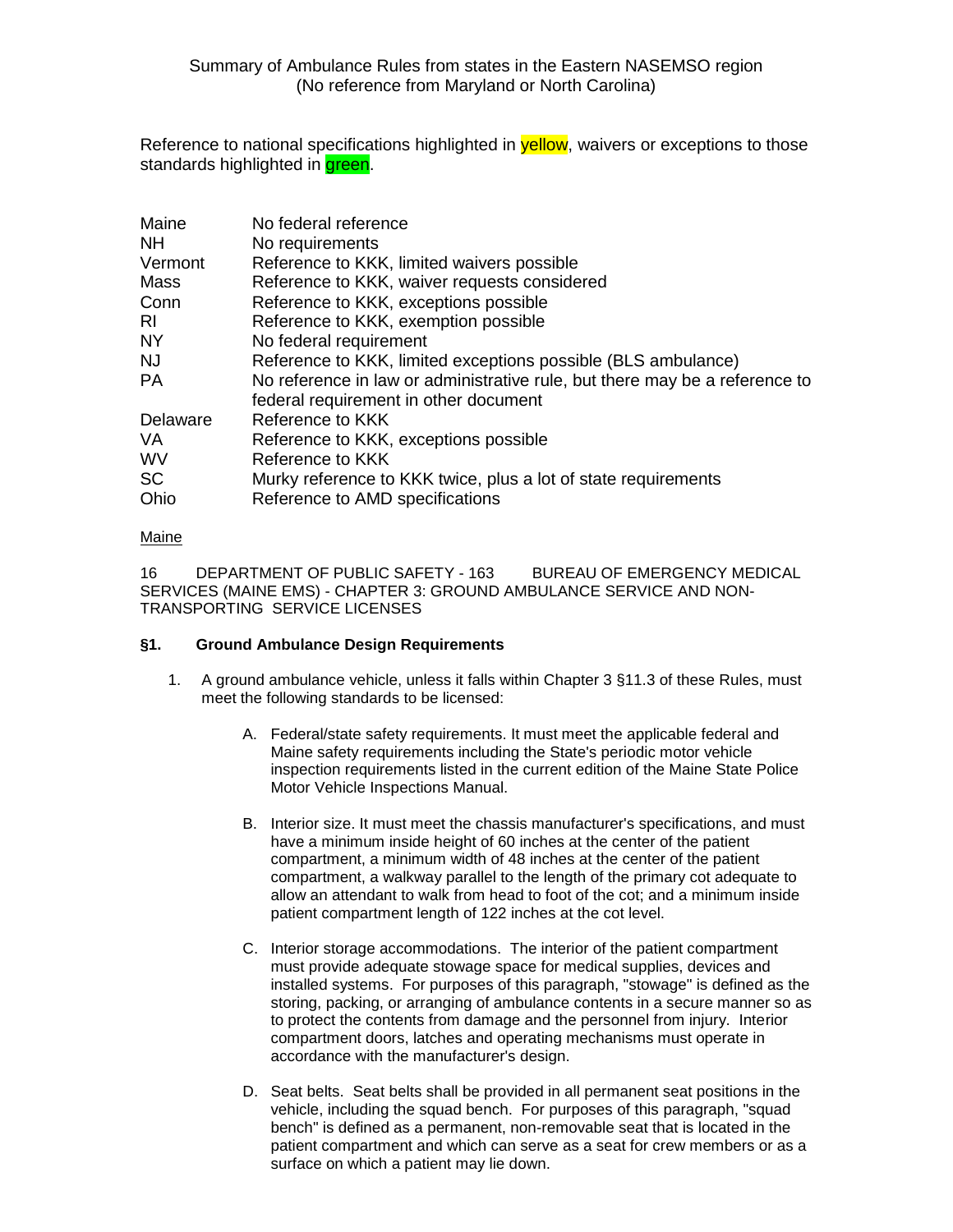- E. Patient restraint. The ambulance must be equipped with a multilevel patient stretcher designed for ambulances, mounted in, and detachable from the vehicle. The head of the stretcher must elevate. At least three strap-type restraining devices (chest, hip, lower extremity), not less than 2 inches wide, shall be provided for each stretcher, cot or litter. Additionally, the head of the cot shall be furnished with upper torso (over the shoulder) restraints designed to prevent motion of the patient during severe braking or in an accident. Restraining straps shall incorporate metal-to-metal quick release buckles.
- F. Litter fasteners. Crash-stable fasteners of the quick-release type shall secure the cot to the floor or side walls. Provision shall be made for the required portable stretchers to be secured in safe positions for transport. Stretcher mounts must be capable of fastening the stretcher to the vehicle to prevent any movement of the stretcher when in its fastened position.
- G. Patient compartment environmental equipment. The patient compartment shall be adequately heated, air-conditioned, and ventilated to provide for patient comfort.
- H. Communications equipment shall be adequate to allow the vehicle to contact on the regional radio frequency the hospitals to which it regularly takes patients. The ambulance shall also be able to maintain two-way communications contact with a full-time dispatching facility. As of January 1, 2001, all vehicles licensed or authorized by Maine EMS shall be capable of communications utilizing the designated Maine EMS statewide frequency, 155.385
- I. Attendants/driver communication. It shall be possible for the driver and the attendants, in their working positions, to speak to one another.
- J. Warning devices. All ambulances shall be equipped with a siren and with emergency warning lights, rotating or flashing, visible from 360 degrees at all times. Colors of ambulance lights are fixed by 29-A M.R.S.A. § 2054.
- K. Patient compartment illumination. Normal white illumination shall be provided in the patient area so as to provide a minimum of 35 foot candles of illumination measured on at least 90 percent of the cot's surface area.
- L. Name of service. Ground vehicles placed in service after March 1, 1992, must display the name of the service licensing the vehicle on the left (driver) and right (passenger) side of the vehicle in letters no less than 6 inches high or display a logo that adequately identifies the service. Vehicles temporarily transferred to a service under the provision of Chapter 3 §12.2 are exempt from this requirement.
- M. Main oxygen supply. The ambulance shall have a hospital type piped medical oxygen system capable of storing and supplying a minimum of 3,000 liters ("M" size tank). The oxygen pressure regulator must be a medical oxygen pressure reducing and regulator valve with an inlet filter at the cylinder and shall have a line relief valve set at 1378 kPa (200 psi) maximum, and a gauge range of 0 to 17225 kPa (0 to 2500 psi). The flow meter must be a pressure compensated type.
- N. Suction aspirator, permanently mounted. The ambulance vehicle shall have an electrically or (engine) vacuum-powered suction unit capable of providing a free air flow of at least 20 lpm and achieving a minimum of 300 mm. Hg within 4 seconds after the suction tube is closed.
- O. Exterior compartments and doors. Exterior compartments, exterior compartment doors and exterior patient/passenger doors must be equipped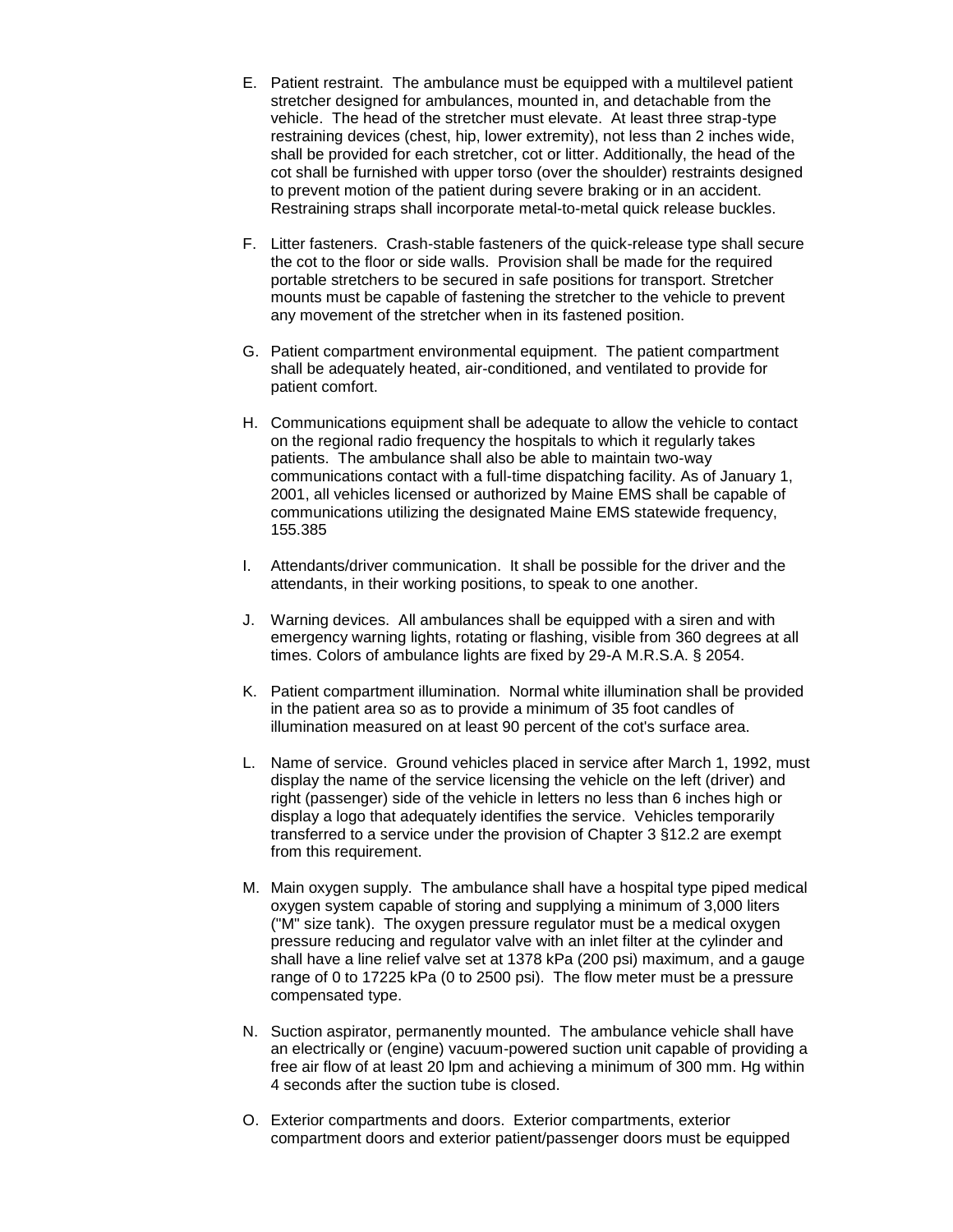with latches, gaskets and operating mechanisms which operate in accordance with the manufacturer's design.

## New York

## **800.22 Requirements For Certified Ambulance Vehicle Construction. All Ambulances Shall:**

- $\circ$  (a) have the following headroom:
	- (1) if placed in-service after January 1, 1980 have a minimum of 54 inches headroom in the patient compartment measured from floor to ceiling, or
	- (2) if placed in-service on or before January 1, 1980, have a minimum of 48 inches headroom in the patient compartment, measured from floor to ceiling;
- $\circ$  (b) have a clear interior width to accommodate two recumbent patients with adequate room for an attendant to provide patient care;
- $\circ$  (c) have a patient compartment, longer at the head and foot than the patientcarrying device, and must have adequate space to allow an attendant to work at the head of the patient;
- $\circ$  (d) have seat belts on all seats in the driver's and patient compartments, including the squad bench;
- $\circ$  (e) have two-way voice communication equipment to provide communication with hospital emergency departments directly or through a dispatcher, throughout the duration of an ambulance call within their primary operating area. It shall be licensed by the Federal Communications Commission in other than the Citizens Band. Alternate communication systems are subject to approval of the department as being equivalent in capability.
- $\circ$  (f) have a curbside door large enough to allow for removal of a recumbent patient on a stretcher or cot;
- $\circ$  (g) have all ambulances built after July 1, 1990, equipped with a heating, ventilation and air conditioning system which maintains the patient compartment at approximately 75 degrees Fahrenheit regardless of outside temperature; and
- $\circ$  (h) have all cots and devices used to transport patients secured while in motion. Such capability shall be demonstrated to the department upon inspection. These shall be crash resistant.

#### Pennsylvania

**§ 8104. Emergency medical services system programs. (a) Planning and coordination.--The department shall plan, guide and coordinate programs on the following matters to promote effective and efficient operation of Statewide and regional EMS systems:**

**(4) The number and distribution of ambulances and other EMS vehicles in which:**

**(i) ambulances and other vehicles meet appropriate criteria relating to location, design, performance and equipment; and**

**§ 8129. Emergency medical services agencies.**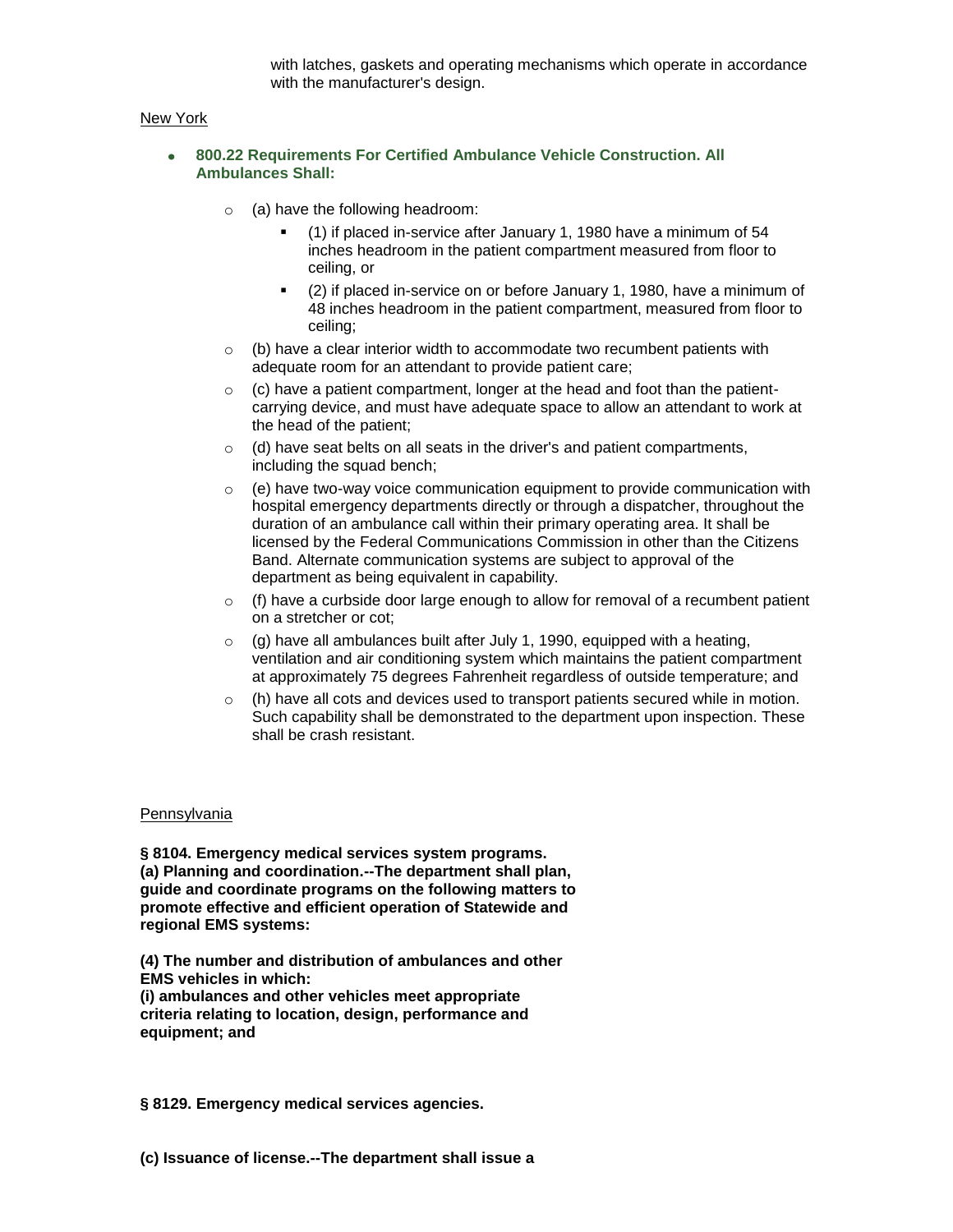**license to an applicant when it is satisfied that:**

**(2) The applicant meets supply and equipment requirements and each ambulance or other vehicle that will be used in providing EMS is adequately constructed and equipped and will be maintained and operated to safely and efficiently render the services offered.**

## Rhode Island

R23-4.1-EMS PART III Licensing Requirements for Ambulances and Ambulance Services 12.0 Standards for Ambulances and Ambulance Services

Design and Construction of Ambulances:

Class A-1, Class A-1A and Class A-2 Ambulances

12.41 All newly manufactured Class A Ambulances, when purchased, must conform to the U.S. Department of Transportation-approved General Services Administration ambulance design and construction specification KKK-A-1822A, dated April 1, 1980, and any amendments thereto current as of the date of manufacture except those pertaining to paint colors and markings. Exemption from this requirement will be considered by the Department upon

submission of a written request, pursuant to the provisions of section 15.0 herein.

#### New Jersey

## **8:40-6.11 Vehicle certification to Federal specifications**

(a) Each BLS ambulance shall be certified to meet the version of Federal Specifications for Ambulances, KKK-A-1822, which was current at the time the vehicle was manufactured. The certification shall be made by the vehicle manufacturer or converter in accordance with applicable paragraphs of the Federal KKK-A-1822 specifications.

(b) The following exceptions to the Federal KKK-A-1822 specifications are permitted. Inclusion of the following items on a BLS ambulance is optional:

- 1. Spare tire and storage;
- 2. Tools for changing a tire;
- 3. 115 volt AC utility power;
- 4. Utility power connector;
- 5. Electrical 115 volt VAC receptacles;
- 6. Solid state inverter;
- 7. Spotlight;
- 8. Exterior storage accommodation;
- 9. Extrication equipment and storage;
- 10. Color, paint and finish; and
- 11. Color standards and tolerances.

(c) The following exceptions to the Federal KKK-A-1822 specifications are permitted, within the parameters noted:

1. BLS ambulance emergency lighting: The provider may specify emergency lights other than those required in the Federal specifications, but all exterior lighting shall be in accordance with standards for authorized emergency vehicles, as set forth at N.J.A.C. 13:24;

2. Suction aspirators: The installed and portable aspirators (suction units) shall meet the standards of this chapter; and

3. Emblems and markings: The purchaser of the vehicle may specify the location of additional lettering and markings beyond those required under the Federal specifications, so long as they are consistent with the limitations set forth in this chapter.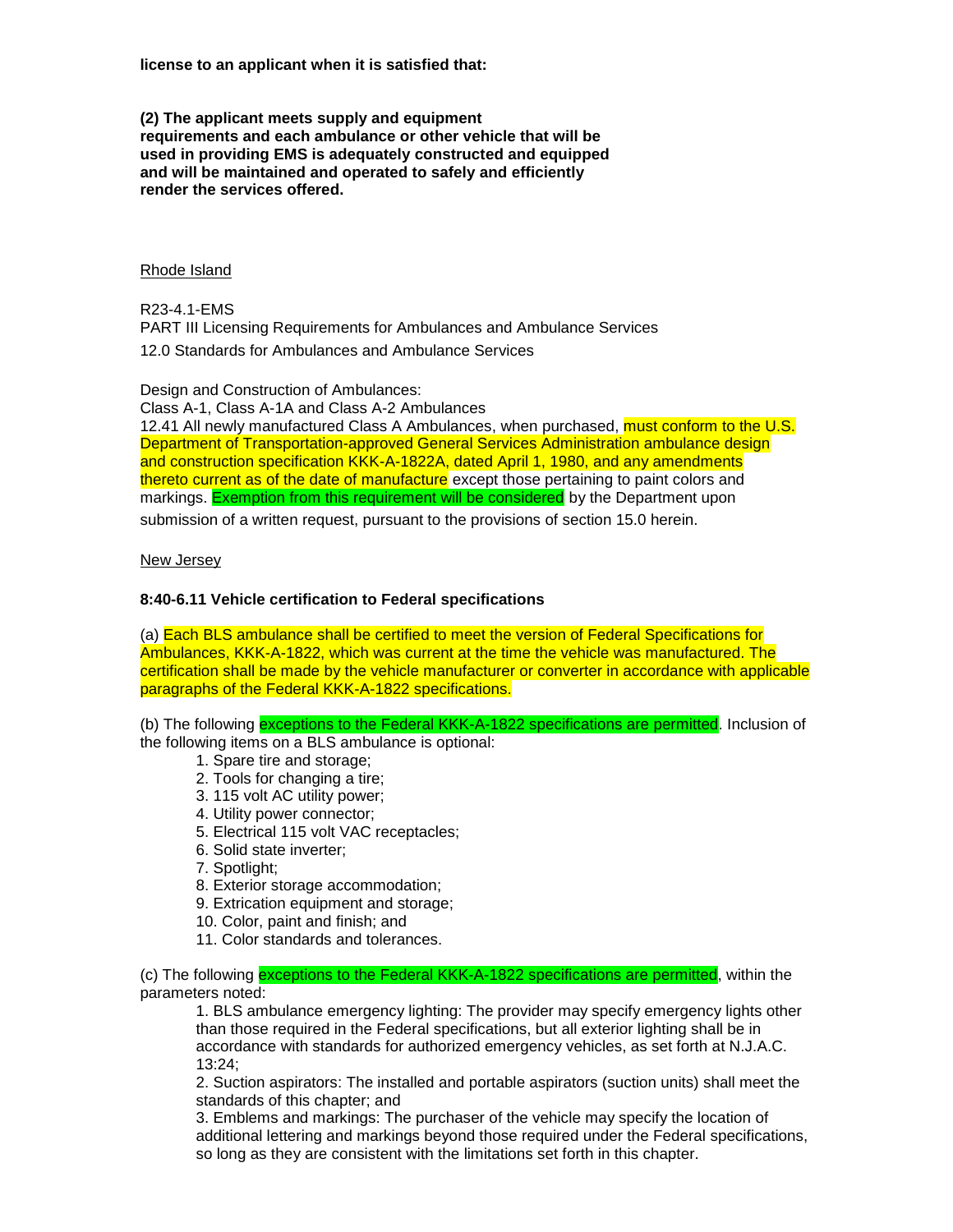#### Delaware

7.2.1 Vehicle Standards

7.2.1.1 All BLS Ambulances shall be registered and licensed in the State by the Delaware Division of Motor Vehicles.

## EXCEPTIONS:

7.2.1.1.1 Those vehicles to which the international registration plan applies.

7.2.1.1.2 Those vehicles properly registered in some other state.

7.2.1.2 Vehicles shall have clearly visible letters on both sides and the rear identifying the name of the organization or corporation or the vehicle's specific identifier as specified under permit documentation. The letters shall be at least three inches in height.

7.2.1.3 Vehicle patient compartment shall conform with the criteria within the most current United States General Services Administration federal specifications for the Star of Life Ambulances.

#### Ohio

**132.8(4)** Equipment and vehicle standards. The following standards shall apply: a. Ambulances placed into service after July 1, 2002, **shall meet, as a minimum, the National** Truck and Equipment Association's Ambulance Manufacture Division (AMD) performance specifications.

#### Virginia

12VAC5-31-810. Ground ambulance specifications.

A. A vehicle maintained and operated for response to the location of a medical emergency to provide immediate medical care at the basic or advanced life support level and for the transportation of patients shall be permitted as a ground ambulance.

B. A ground ambulance must be commercially constructed and certified to comply with the current federal specification for the Star of Life ambulance (U.S. General Services Administration KKK-A-1822 standards) as of the date of vehicle construction, with exceptions as specified in these regulations.

### A nationally recognized published standard

C. A ground ambulance must be constructed to provide sufficient space for the safe storage of all required equipment and supplies.

1. A ground ambulance must have a locking interior storage compartment or approved locking bracket used for the secure storage of medications and medication kits that is accessible from within the patient compartment. Medications and medication kits must be kept in a locked storage compartment or approved bracket at all times when not in use. The EMS agency must maintain medications and medication kits as specified in these regulations.

2. Required equipment and supplies specified in these regulations, excluding those in [12VAC5-](http://leg1.state.va.us/cgi-bin/legp504.exe?000+reg+12VAC5-31-860) [31-860](http://leg1.state.va.us/cgi-bin/legp504.exe?000+reg+12VAC5-31-860) I, J and K, must be available for access and use from inside the patient compartment.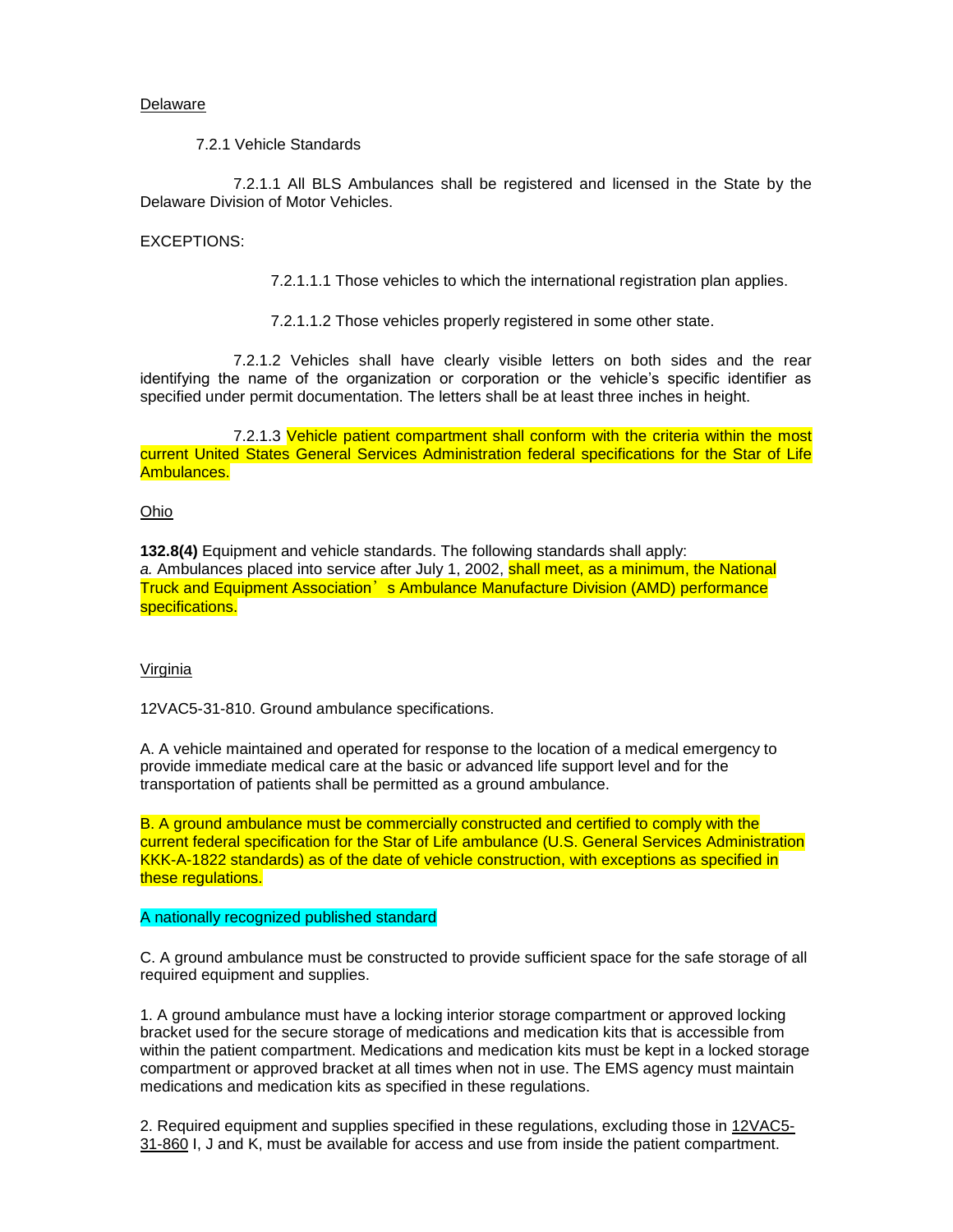#### **Massachusetts**

170.450: All Ambulances Subject to Classification

All ambulances shall conform to the minimum standards of one of the classes set out in 105 CMR 170.455, .460, .465 and .470, and shall be certified accordingly as provided in 105 CMR 170.415 and .420. There are three classes of ground ambulances (Class I, II and V), and one class of air ambulance (Class IV).

#### 170.455: Class I

A Class I ambulance shall be used primarily for emergency dispatch to and transport of sick and injured persons from the scene of an emergency. A Class I ambulance may also be used for scheduled transportation by prior appointment of persons having known and non-emergent medical condition. It shall meet the following minimum requirements:

(A) Vehicle Design and Construction.

(1) An ambulance service may only purchase, accept, or put into operation a Class I vehicle which conforms with the United States Department of Transportation General Services Administration, Ambulance Design Criteria and Construction Specifications (KKK-A-1822E) which are in effect at the date of vehicle production. In the case of municipal services, standards are those in effect at the date of acceptance of a manufacturer's bid.

(2) The Commissioner or his designee may waive specific requirements included in the federal specifications referenced in 105 CMR 170.455(A)(1) where alternatives provide comparable protection of the public health and safety. Requests for waivers or variations must be filed and approved by the Department before the bid or order process is undertaken. Such requests for waiver or variations are not subject to the general waiver requirement set forth in 105 CMR 170.275.

(B) Vehicle Equipment. A Class I ambulance shall be equipped at a minimum with the vehicle equipment specified in the administrative requirements entitled "Vehicle Equipment Guidelines - Class I." Amendments to such administrative requirements shall be circulated to licensees for review and comment at least 60 days prior to adoption. (C) Medical Equipment and Supplies. A Class I ambulance shall be equipped at a minimum with medical equipment and supplies as specified in the administrative requirements entitled "Medical Equipment and Supplies - Class I." Amendments to such administrative requirements shall be circulated to licensees for review and comment at least 60 days prior to adoption.

(D) Equipment to Gain Access to Patient. A Class I ambulance shall carry at a minimum the equipment to gain access as specified in the administrative requirements entitled "Equipment to Gain Access - Class I." Amendments to such administrative requirements shall be circulated to licensees for review and comment at least 60 days prior to adoption. 170.460: Class II

<http://www.mass.gov/eohhs/docs/dph/regs/105cmr170.pdf>

## Vermont

5.8 Ambulance design requirements:

5.8.1 All ambulances must meet the applicable Federal and VT safety requirements including those described by the Code of Federal Regulations, Federal Register, Society of Automotive Engineers, Vermont Statutes as of the date of manufacture, and the annual inspection required by the VT Department of Motor Vehicles.

5.9 An ambulance is for the purpose of providing on-scene emergency medical treatment in the event of illness or injury, and for subsequent transportation of the patient to an appropriate medical facility. Ambulances may also be used for emergency transfer of patients between medical facilities or for non-emergency transfers.

5.9.1 Any licensed ambulance shall conform to the design specification established and updated by the General Services Administration in effect at the time of manufacture.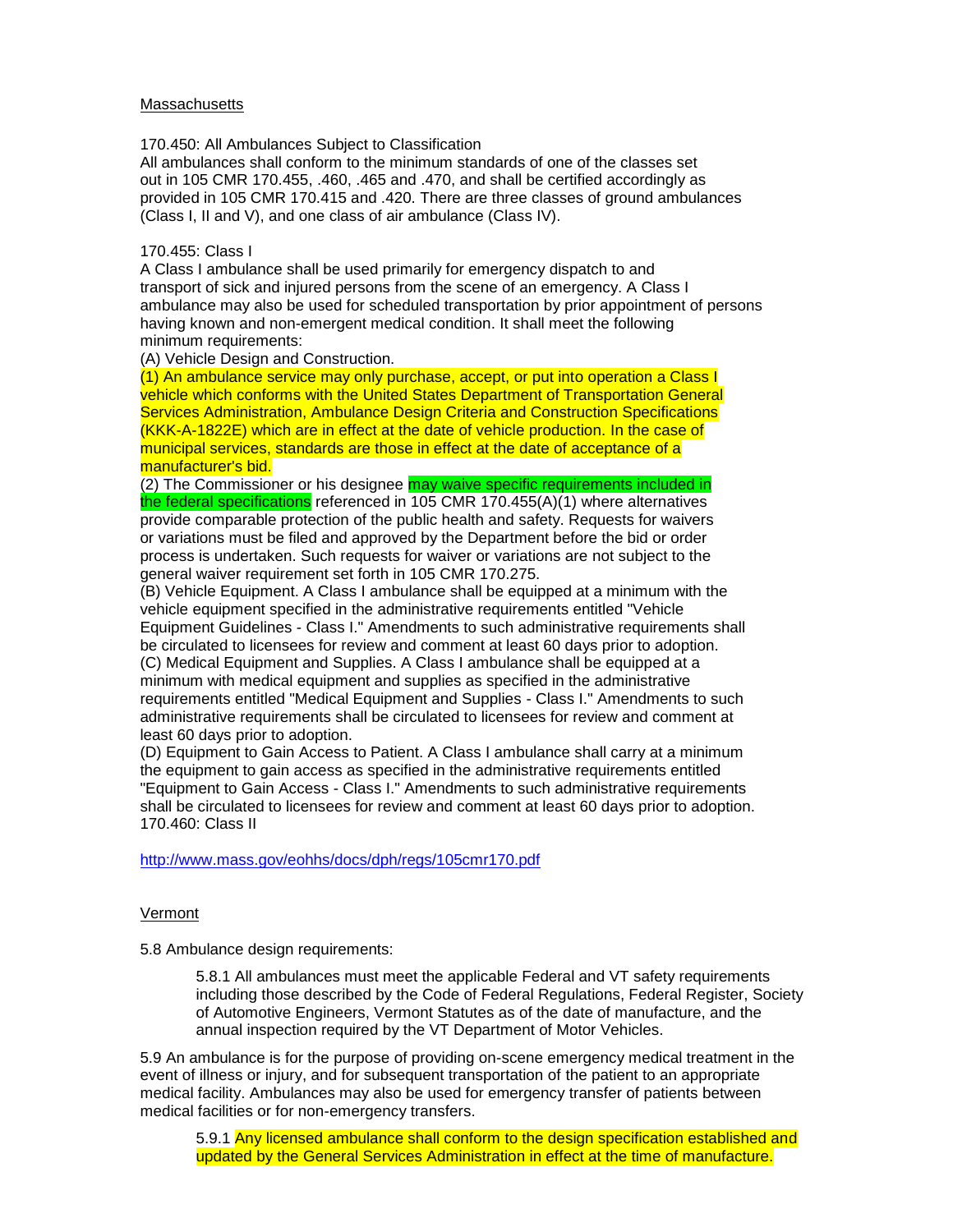These General Services Administration specifications are hereby incorporated by reference. The design specifications can be found on the Department's website currently at http://www.healthvermont.gov/.

5.9.2 At the request of a licensed ambulance service, the Department may at its discretion waive some details (e.g., color, markings, etc.) of the required design specification provided that the vehicle is in substantial design compliance and that such waiver relates to a matter not reducing vehicle performance or safety. The Department shall seek the advice of the EMS District Board in making specific determinations.

**Connecticut** 

## **19a-179-18. Minimum vehicle standards**

(a) Basic ambulance vehicles shall be inspected at least annually by OEMS and shall conform to the following design and equipment standards:

(1) Design.

(A) Minimum 60" head room in patient compartment measured from floor aisle space to head liner.

(B) Minimum 114" interior length in patient compartment from inside back door to rear of driver's compartment.

(C) Minimum 12" unobstructed aisle space between primary patient stretcher and any obstruction for full length of primary patient stretcher on one side.

(D) Ability to achieve and maintain an average patient compartment temperature of 65 degrees - 70 degrees regardless of weather conditions.

(E) Electrical intercom or signal lights or an open partition to permit exchange of patient condition information between patient compartment and driver.

(F) Sufficient secure storage to permit secure loading and confinement of all items which could move freely about patient area in the event of a collision or roll over.

(G) Rotating or flashing warning lights visible 3600 about vehicle.

(H) Mechanical and/or electrical siren.

(I) Two-way radio communications that are compatible with the state approved communications system and will allow communicating with communications coordinating centers (e.g. regional communications centers, central emergency medical dispatch), dispatch and/or directly to the hospital.

(J) Exterior identification visible on two opposite sides of vehicle showing the name of the service the vehicle is operated by.

(K) Any basic ambulance vehicle shall meet or exceed the design criteria of General Services Administration Specifications KKK-A-1822, as amended, with the following exceptions and/or substitutions [Federal specification number shown in parenthesis ()]:

## (i) Spare tire (3.6.10)

(ii) Tire changing tools (3.6.3)

- (iii) Engine high idle speed control, automatic (3.7.6.1)
- (iv) Internal 12 volt d.c. power (3.7.7.3)
- (v) 115 volt a.c. utility power (3.7.8)
- (vi) Utility power connector (3.7.8.1) optional
- (vii) Electrical 115 volt a.c. receptacles (3.7.8.2)
- (viii) Solid state inverter (3.7.8.3)
- (ix) Override front bumpers (3.9.6.1)
- (x) Interior storage accommodations (3.11.3)
- (xi) Exterior storage accommodations (3.11.1)
- (xii) Extrication equipment and storage (3.11.2.1)
- (xiii) Storage compartments and cabinet design transparent doors (3.11.3)
- (xiv) Color, paint and finish (3.16.2)
- (xv) Color standards and tolerances (3.16.2.1)
- (xvi) Emblems and markings (3.16.4)-substitute the following:

a. Front of vehicle - the word "AMBULANCE" in block, reflectorized letters, not less than four inches high shall be mirror image, centered above the grill.

b. Sides and rear of vehicle - the work "AMBULANCE" shall be in block, reflectorized letters, not less than six inches high, centered on each side and rear of vehicle body.

- (xvii) Rustproofing (3.18)
- (xviii) "Star of Life" (4.3)
- (xix) Intended Use (6.1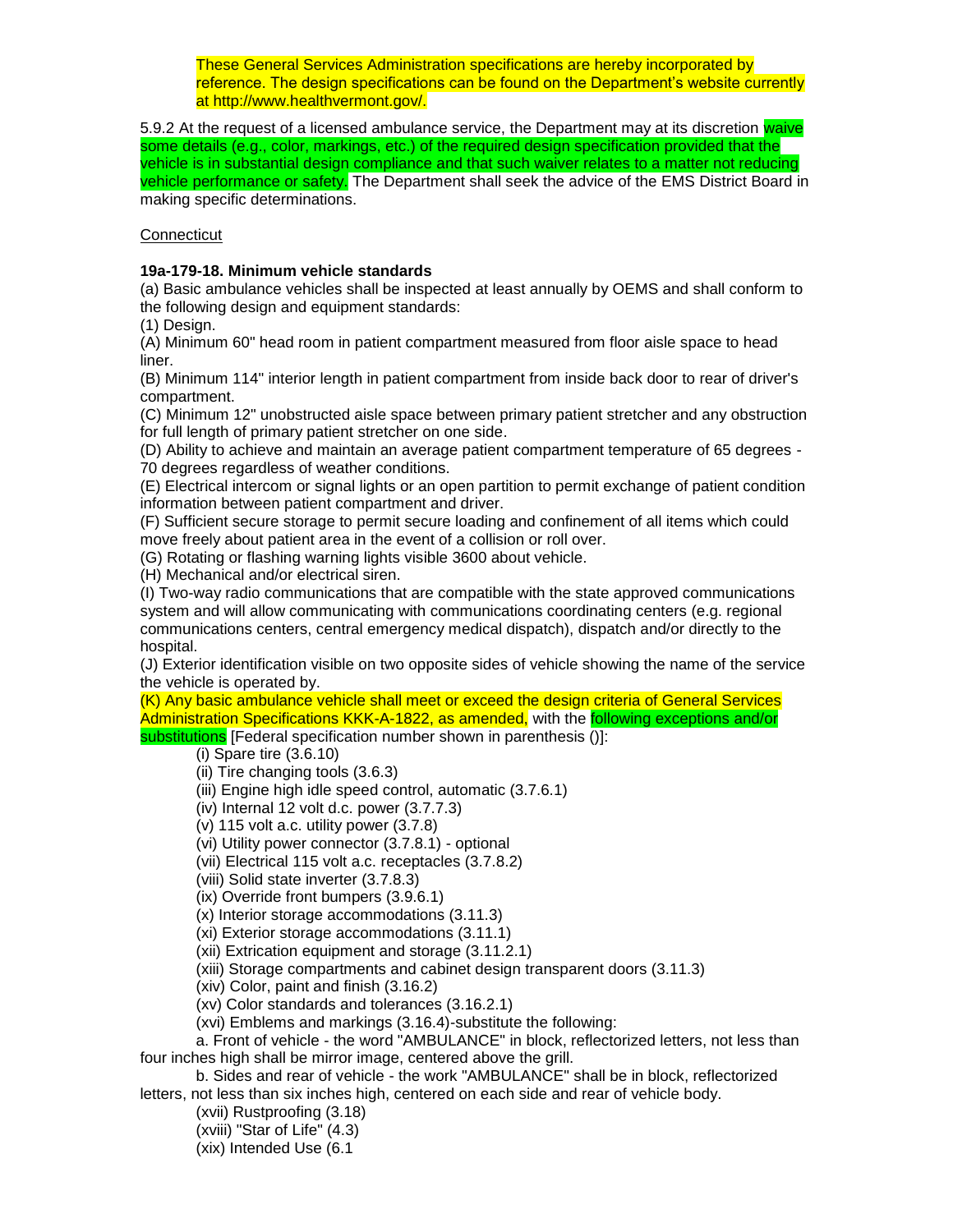## South Carolina

Section 601. Ambulance Design and Equipment.

The following designs are hereby established as the minimum criteria for ambulances utilized in South Carolina and are effective with the publication of these regulations. Any emergency ambulance purchased after publication of these requirements must meet the following minimum criteria.

A. Based Unit: Chassis should not be less than three quarter ton. In the case of modular or other type body units, the chassis shall be proportionate to the body unit, weight and size; power train shall be compatible and matched to meet the performance criteria listed in the most current edition of the Federal KKK Specification; maximum effective sized tires; power steering; power brakes; heavy duty cooling system; heavy duty brakes; mirrors; heavy duty front and rear shock absorbers; 70 amp battery; 100 amp alternator; front end stabilizer; driver and passenger seat belts; padded dash; collapsible steering wheel; door locks for all doors; inside mirror; inside control handles on rear and side doors. Four-wheel drive is recommended for operating in mountainous area during winter months where snow and ice is prevalent, in rough terrain and at the seashores where traction in sand is difficult.

B. Color: There shall be no restrictions concerning the painted color of the ambulance.

C. Emblems and Markings: All items in this section shall be of reflective quality and in contrasting color to the exterior painted surface of the ambulance.

1. There shall be a continuous stripe, of not less than 3" on cab and 6" on patient compartment, to encircle the entire ambulance with the exclusion of the hood panel.

2. Emblems and markings shall be of the type, size and location as follows:

a. Front: The word "AMBULANCE", minimum of 4" in height, shall be in mirror image (reverse reading) for mirror identification by drivers ahead, with a "Star of Life", minimum of 3" height, to the left and right of the word "AMBULANCE." If vehicle design permits, there shall be a "Star of Life" of no less than 12" in height on the front section of the patient compartment.

b. Side: Each side of the patient compartment shall have the "Star of Life" not less than 12" in height. The word "AMBULANCE", not less than 6" in height, shall be under or beside each star. The name of the licensee as stated on their provider's license shall be of lettering not less than 3" in height.

c. Rear: The word "AMBULANCE", not less than 6"in height, and two "Star of Life" emblems of not less than 12" in height.

d. Top (roof): There shall be a "Star of Life" of not less than 32" in height as well as the individual provider's ambulance number (example: unit "23") of not less than 12"in height.

3. Prior to private sale of ambulance vehicles to the public, all emblems and markings in Section 601.C must be removed.

D. Interior Patient Compartment Dimensions:

1. Length: The compartment length shall provide a minimum of 25" clear space at the head and 15" at the foot of a 76" stretcher. Minimum inside length will be 116".

2. Width: Minimum inside width is 69 inches.

3. Height: Inside height of patient compartment shall be a minimum dimension of 60" from floor to ceiling.

E. Access to Vehicle: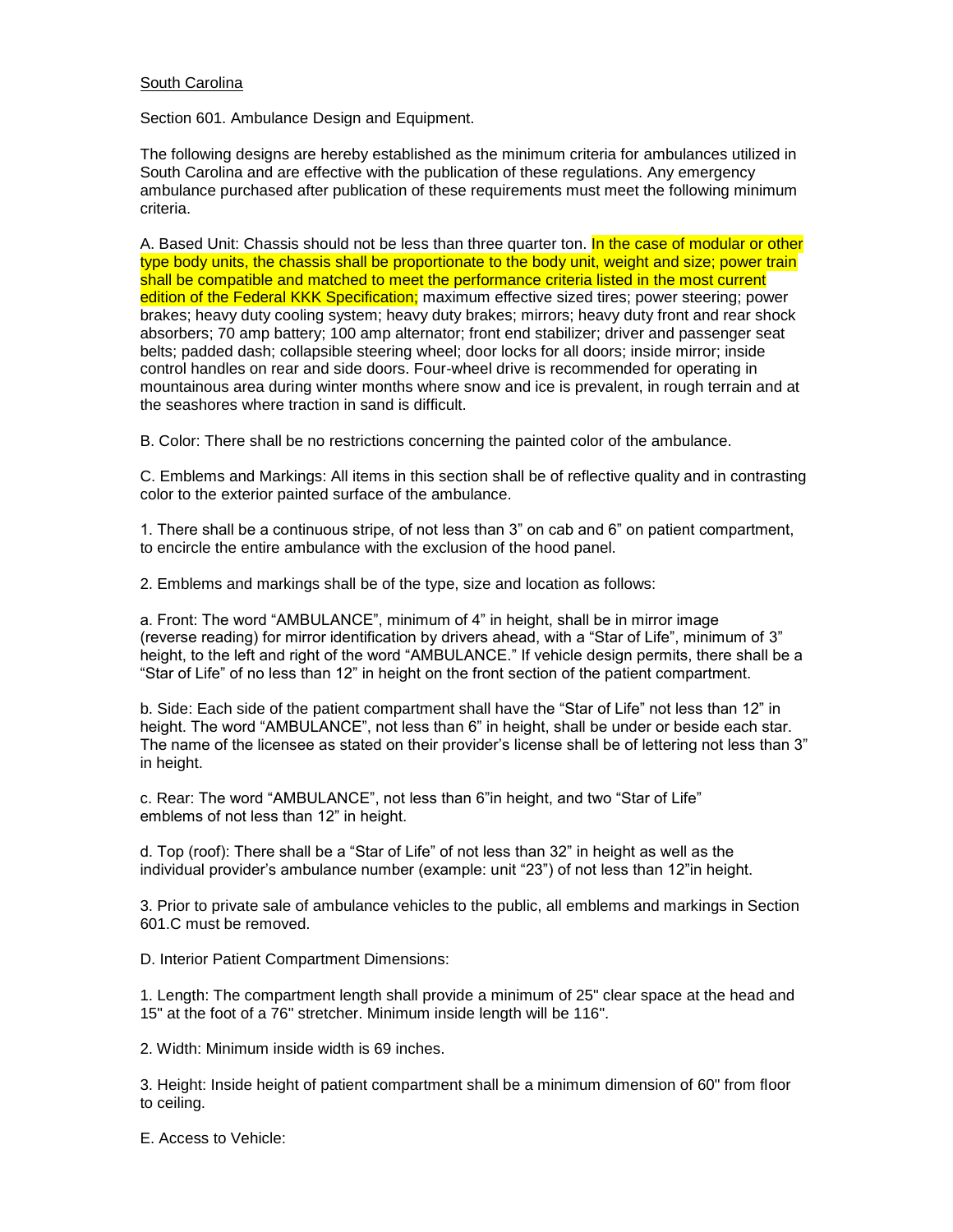1. Driver Compartment.

a. Driver's seat will have an adjustment to accommodate the 5th percentile to  $95<sup>th</sup>$  percentile adult male.\*

\*Note: This means that the driver's area will accommodate the male drivers who are 90% of the smallest and largest in stature, which includes weight and size.

b. There shall be a door on each side of the vehicle in the driver's compartment.

c. Separation from the patient area is essential to afford privacy for radio communication and to protect the driver from an unruly patient. Provision for both verbal and visual communication between driver and attendant will be provided by a sliding shatterproof glass partition at upper portion of partition. The bulkhead must be strong enough to support an attendant's seat in the patient area at the top of the patient's head and to withstand deceleration forces of the attendant in case of accident.

## 2. Patient Compartment:

a. There shall be a door on the right side of the patient compartment near the patient's head area of the compartment. The side door must permit a technician to position himself at the patient's head and quickly remove him from the side of the vehicle should the rear door become jammed.

b. Rear doors shall swing clear of the opening to permit full access to the patient's compartment.

c. All patient compartment doors shall incorporate a holding device to prevent the door closing unintentionally from wind or vibration. When doors are open the holding device shall not protrude into the access area. Special purpose ambulances are exempt as long as access/egress is not obstructed due to wheelchair ramps or other specialized equipment.

d. Spare tire storage shall be positioned such that the tire can be removed without disturbing the patient.

## F. Interior Lighting

1. Driver Compartment: Lighting must be available for both the driver and an attendant, if riding in the driving compartment, to read maps, records, etc. There must be shielding of the driver's area from the lights in the patient compartment.

2. Patient Compartment: Illumination must be adequate throughout the compartment and provide an intensity of 40-foot candles at the level of the patient for adequate observation of vital signs, such as skin color and pupillary reflex, and for care in transit. Lights should be controllable from the entrance door, the head of the patient, and the driver's compartment. Reduced lighting level may be provided by rheostat control of the compartment lighting or by a second system of low intensity lights.

## G. Illumination Devices:

1. Illumination Devices: Flood and load lights - there shall be at least one flood light mounted not less than 75" above the ground and unobstructed by open doors located on each side of the vehicle. A minimum of one flood light, with a minimum of 150 lumens equivalent, shall be mounted above the rear doors of the vehicle.

2. Warning lights - at a minimum alternating flashing red lights must be on the corners of the ambulance so as to provide 3600 conspicuity.

3. Flares: Six red reflectorized or chemically induced illumination devices may be substituted for flares. Combustible type flares are not acceptable.

4. One set battery jumper cables, minimum 04 gauge copper, 600 amp rating.

H. Seats: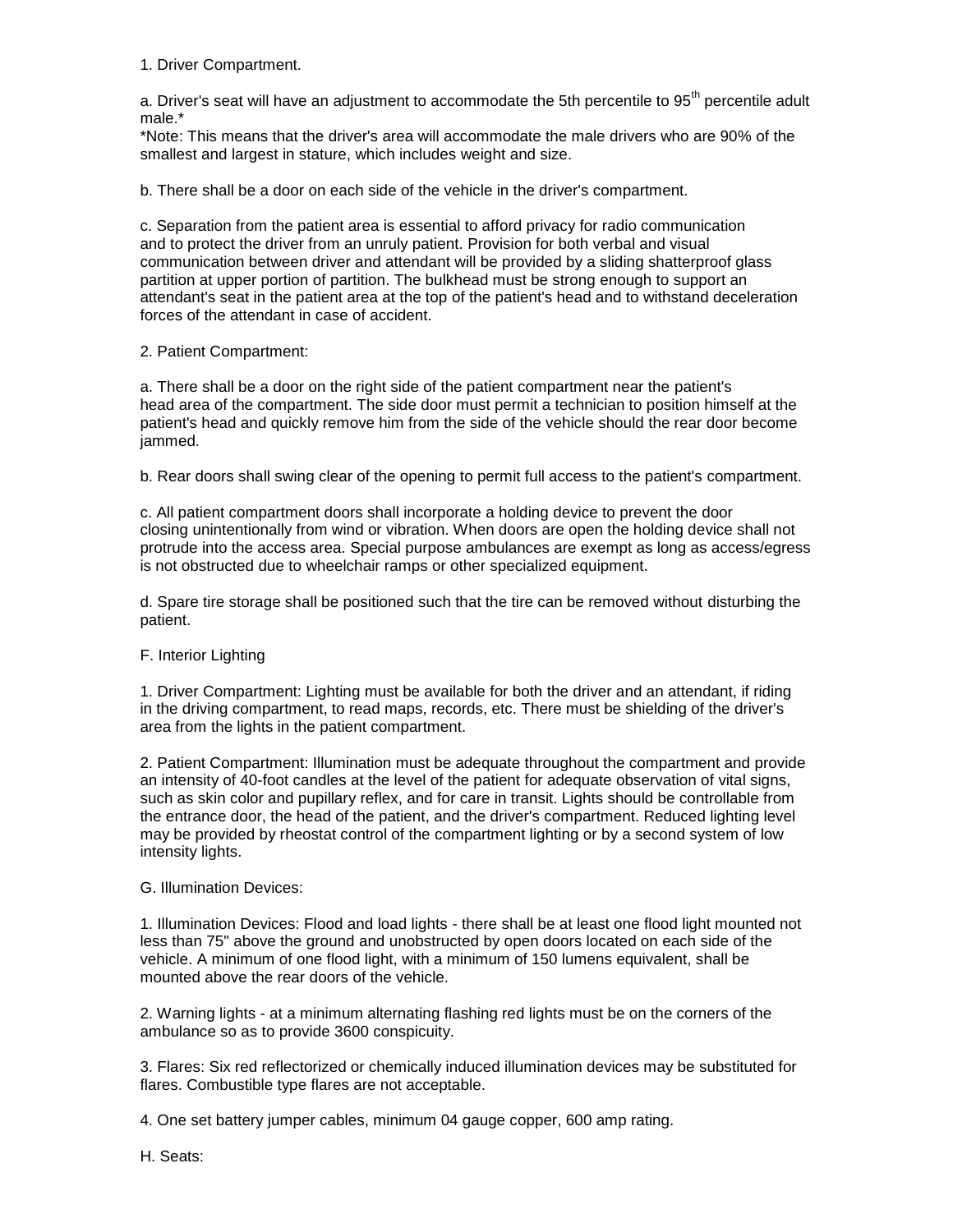1. A seat for both driver and attendant will be provided in the driver's compartment with armrests on each side of driver's compartment.

2. Technician (Patient Compartment): two fixed seats, padded, 18" wide 18" high; to head of patient behind the driver, the other one may be square bench type located on curb (right) side of the vehicle. Space under the seats may be designed as storage compartments.

I. Safety Factors for Patient Compartment:

1. Stretcher Fasteners: Crash-stable fasteners must be provided to secure a primary and secondary stretcher.

2. Stretcher Restraint: If the stretcher is floor supported on its own support wheels, a means shall be provided to secure it in position under all conditions. These restraints shall permit quick attachment and detachment for quick transfer of patient.

3. Patient Restraint: A restraining device shall be provided to prevent longitudinal or transverse dislodgement of the patient during transit, or to restrain an unruly patient to prevent further injury or aggravation to the existing injury.

4. Safety Belts for Drivers and Attendants:

a. Quick-release safety belts will be provided for both driver and attendants, plus all seated patients (squad bench). These safety belts will be retractable and self-adjustable.

5. Mirrors:

a. There shall be two exterior rear view mirrors, one mounted on the left side of the vehicle and one mounted on the right side. Location of mounting must be such as to provide maximum rear vision from the driver's seated position.

b. There shall be an interior rear view mirror to provide the driver with a view of occurrences in the patient compartment.

6. Windshield Wipers and Washers:

a. Vehicle is to be equipped with two electrical windshield wipers and washers in addition to defrosting and defogging systems.

7. Sun Visors:

a. There shall be a sun visor for both driver and attendant.

J. Environmental Equipment: Driver/Patient Compartment.

1. Heating: Shall be capable of heating the compartment to a temperature of 750 F. within a reasonable period while driving in an ambient temperature of 00 F. It must be designed to recirculate inside air, also be capable of introducing 20% of outside air with minimum effect on inside temperature. Fresh air intake shall be located in the most practical contaminant-free air space on the vehicle.

2. Heating Control: Heating shall be thermostatically or manually controlled. The heater blower motors must be at least a three (3) speed design. Separate switches will be installed in patient compartment.

3. Air Conditioning: Air Conditioning shall have a capacity sufficient to lower the temperature in the driver's and patient's compartment to 75 $^{\circ}$  F within a reasonable period and maintain that temperature while operating in an ambient temperature of 950 F. The unit must be designed to deliver 20% of fresh outside air of 950 F. ambient temperature while holding the inside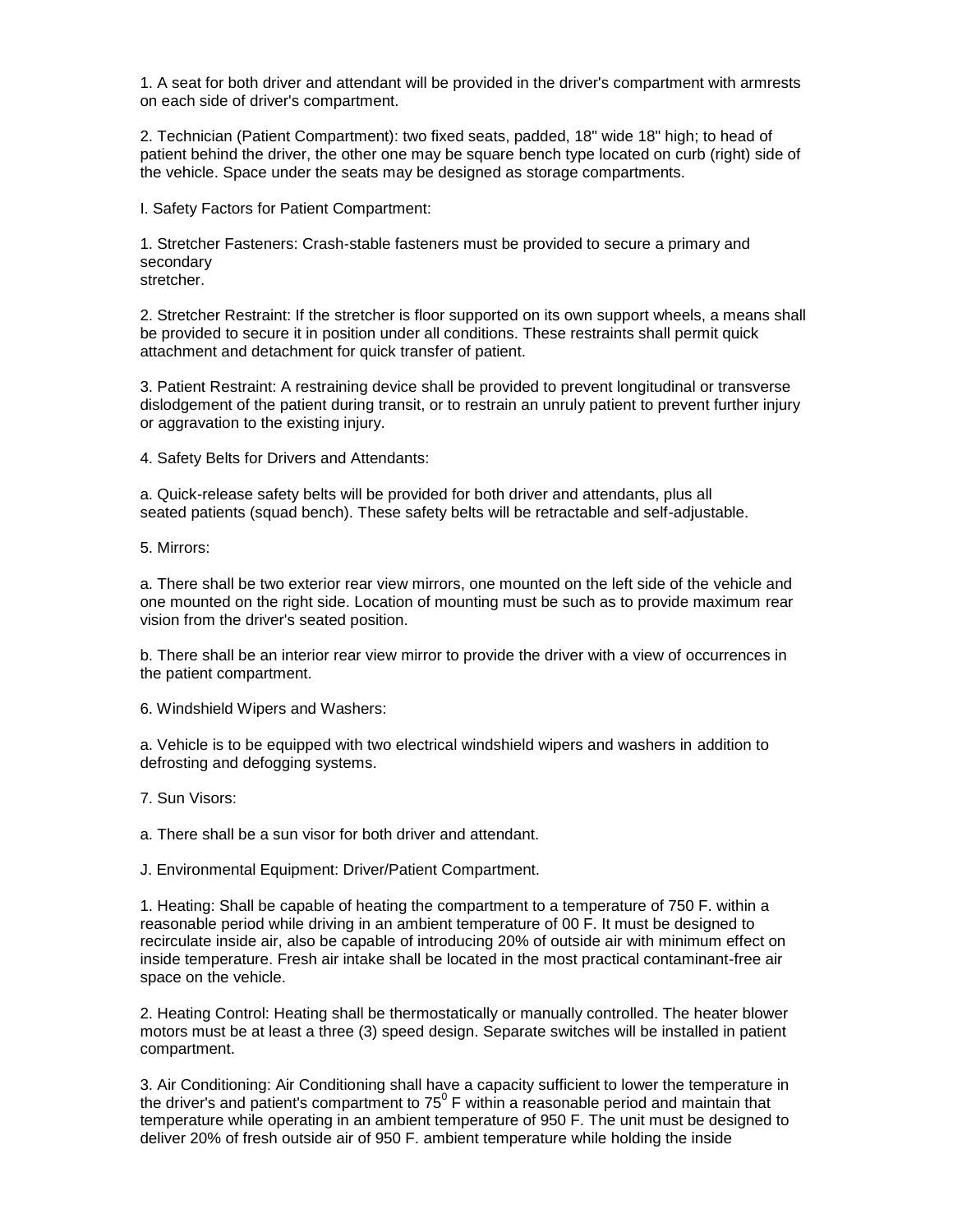temperature specified. All parts, equipment, workmanship, etc., shall be in keeping with accepted air conditioning practices.

4. Air Conditioning Controls: The unit air delivery control may be manual or thermostatic. The reheat type system is not required in the driver's compartment unit. Switches or other controls must be within easy reach of the driver in his normal driving position. Air delivery fan motor shall be at least a three (3) speed design. Switches and other control components must exceed in capacity the amperage and resistance requirements of the motors.

5. Insulation: The entire body, side, ends, roof, floor, and patient compartment doors shall be insulated to minimize conduction of heat, cold, or external noise entering the vehicle interior. The insulation shall be vermin and mildew-proof, fireproof, non-hygroscopic, non-setting type. Plywood floor when undercoated will be considered sufficient insulation for the floor area.

K. Storage Cabinets: All cabinets must meet the criteria as stated in the most current edition of the Federal KKK Specifications as to types of surfaces, design and storage. Cabinets must be of sufficient size and configuration to store all necessary equipment. All equipment must be accessible to attendant at all times.

L. Two-Way Radio Mobile: Two way radio mobile equipment shall be included which will provide a reliable system operating range of at least a 20 mile radius from the base station antenna. The mobile installation shall provide microphones for transmitting to at least medical control and receiving agencies, at both the driver's position and in the patient's compartment. Selectable speaker outputs, singly and in combination, shall be provided at the driver's position, in the patient's compartment, and through the PA system.

1. All radio frequencies utilized by a licensed service will be provided to the Department.

2. In the event technological advancements render the above components obsolete, the Department shall make determinations as to the efficacy of proposed technology on an individual basis prior to allowing their use.

M. Siren-Public Address: Siren and public address systems shall be provided. If a combined electronic siren and public address system is provided, in siren operation, the power output shall be 100 watts. In voice operation the power output shall be 45 watts through two exterior mounted speakers. The public address amplifier shall be independent of the mobile radio unit.

N. Antenna: Rooftop mounted with coaxial cable.

O. Glass Windows: All windows, windshield and door glass must be shatterproof.

#### West Virginia

## §64-48-5. Vehicles.

5.1. General Requirements.

5.1.a. Unless specified differently herein, ground ambulances shall meet applicable US Government Services Agency KKK-A-1822 or subsequent federally approved specifications at the time of the vehicle's manufacture.

5.1.i. Safety belts shall be available and operational for all seat positions in EMS vehicles, no shoulder harness-type restraints are allowed on side-facing seat positions.